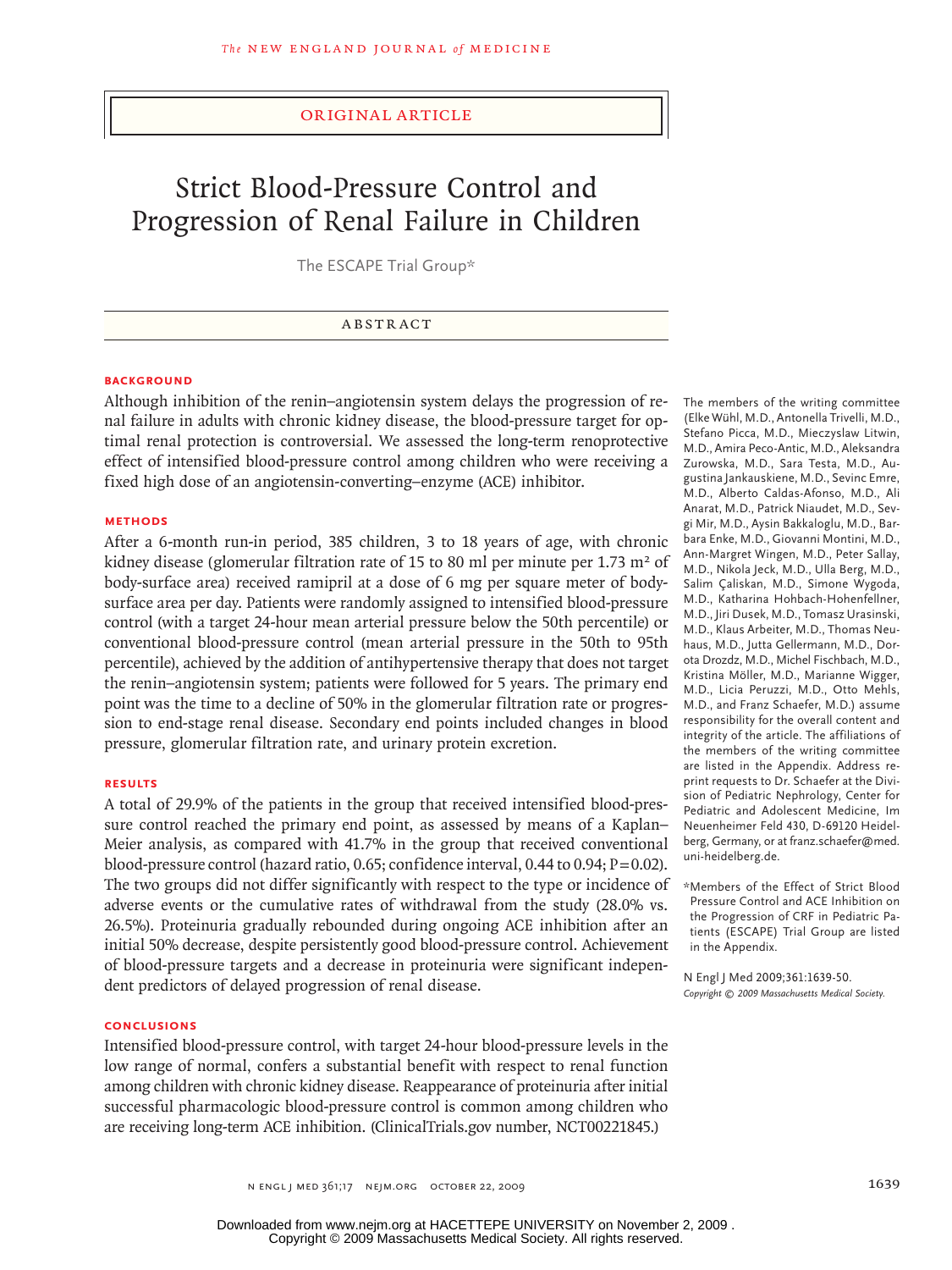MONG BOTH ADULTS AND CHILDREN,<br>
chronic kidney disease tends to progress to<br>
end-stage renal failure, which is a major<br>
clinical problem. Systemic hypertension and glochronic kidney disease tends to progress to end-stage renal failure, which is a major merular hyperfiltration lead to progressive nephron damage.1-3 Effective blood-pressure control delays the progression of renal disease in adults with chronic kidney disease, and antihypertensive agents that inhibit the renin–angiotensin system provide superior renoprotection, owing to their additional antiproteinuric, antiinflammatory, and antifibrotic properties.4-7

Children comprise less than 1% of the total population with chronic kidney disease and often have congenital kidney malformations, urinary tract disorders, or genetic disorders that affect nephron formation or function. Hypertension is present in approximately 50% of children with chronic kidney disease.8,9 Both high blood pressure and increased proteinuria are predictors of the progression of renal disease among children with chronic kidney disease,<sup>10</sup> providing a rationale for pharmacologic therapy to control blood pressure and reduce proteinuria. We conducted an international, multicenter, multiyear trial that examined the efficacy of intensified blood-pressure control, in addition to fixed high-dose therapy with an angiotensin-converting–enzyme (ACE) inhibitor, in delaying the progression of renal disease among children with various types of underlying kidney disorders.

#### Methods

#### **Study Design**

The Effect of Strict Blood Pressure Control and ACE Inhibition on the Progression of CRF in Pediatric Patients (ESCAPE) trial was an investigatorinitiated, randomized, controlled clinical trial. We investigated whether intensified blood-pressure control aimed at achieving 24-hour blood-pressure levels in the low range of normal would slow the progression of renal disease among children with chronic renal disease who were receiving fixed-dose ACE-inhibition therapy. Thirty-three pediatric nephrology units in Europe collaborated in the trial.

The study was originally planned as a 3-year study, with a single interim analysis after 2 years. The prespecified stopping criteria were a significant difference in the incidence of progression to the end point between the two groups at the interim analysis (P<0.05 by Kaplan–Meier analysis with the use of a log-rank test), significantly accelerated progression of renal failure as compared with the progression rate before the start of the study, and an increased incidence of adverse events either in the total cohort or in either study group. When the interim analysis revealed a slower overall rate of progression than that anticipated, the study period was extended to 5 years. A protocol amendment was filed and was accepted by the ethics committee at each site.

The study was initiated and designed exclusively by the investigators. The study protocol was approved by the central ethics committee of the medical faculty of the University of Heidelberg and by the local institutional review board at each site. Parents of all children provided written informed consent, and the patients provided assent. Data were collected by the local investigators and were analyzed at a central location by the trial coordinators, who vouch for the accuracy and completeness of the data and the analysis. Onsite monitoring of study-data collection was performed by an independent clinical research organization (Omnicare Clinical Research). Aventis Pharmaceuticals (now Sanofi-Aventis) supplied the ramipril and financed the audit of Good Clinical Practices but had no other role in the design of the study, the accrual or analysis of the data, the preparation of the manuscript, or the decision to submit the manuscript for publication.

# **Patients**

From April 1998 through December 2001, we enrolled 468 children 3 to 18 years of age with stage II to IV chronic kidney disease (i.e., a glomerular filtration rate of 15 to 80 ml per minute per 1.73 m<sup>2</sup> of body-surface area) whose 24-hour mean arterial pressure was either elevated (i.e., >95th percentile) or controlled by antihypertensive medication. Patients were excluded if they had renal-artery stenosis, had undergone kidney transplantation, were in an unstable clinical condition, were receiving immunosuppressive treatment including glucocorticoids, or had major primary cardiac, hepatic, or gastrointestinal disorders. Patients were withdrawn from the study if severe adverse events occurred, if a major concomitant disease developed, if they were obviously noncompliant with the protocol, or if they requested to be withdrawn.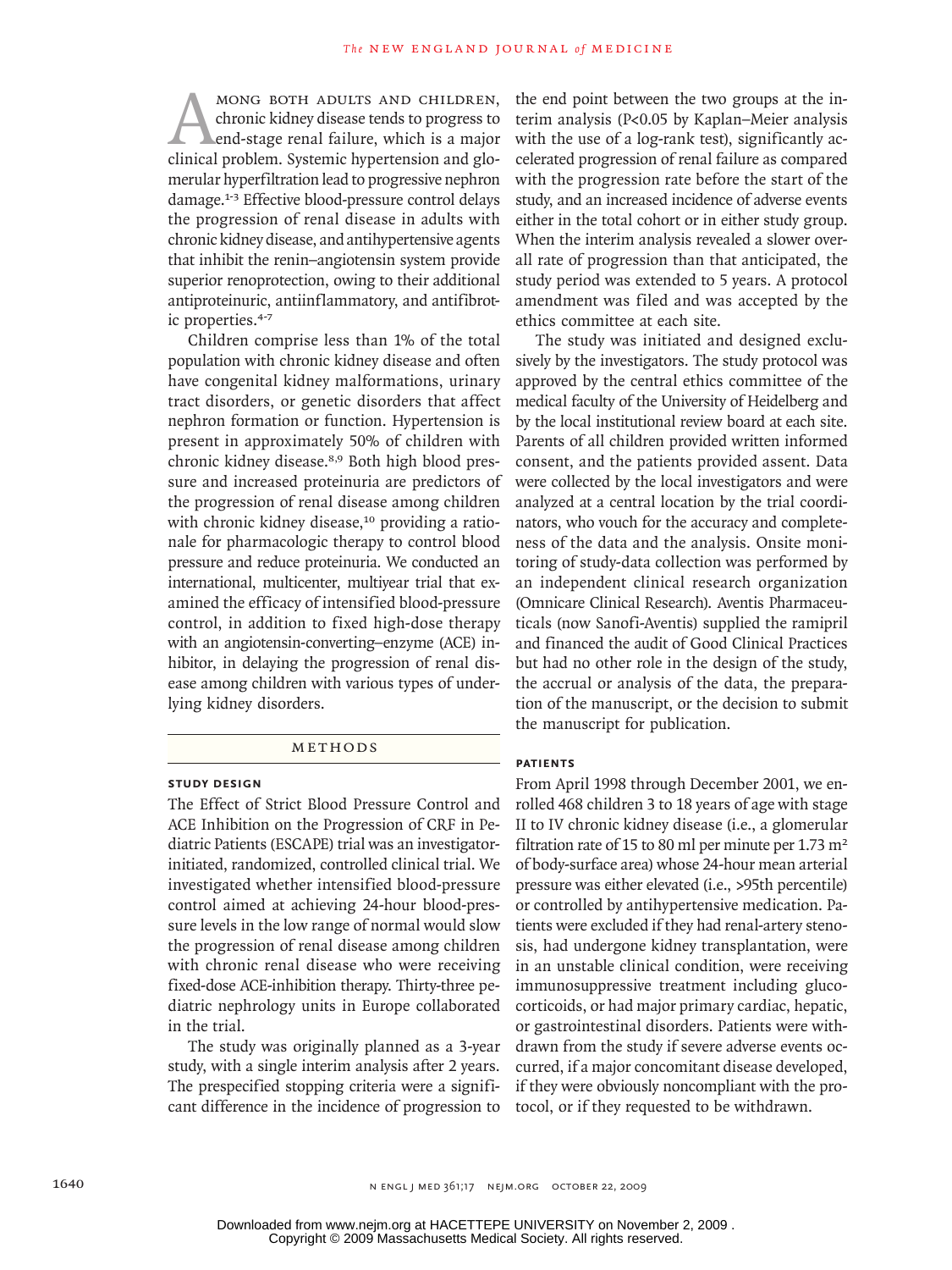## **Run-in Period**

Eligible patients underwent ambulatory bloodpressure monitoring at screening, after which they attended clinic visits every 2 months for 6 months. Any treatment with an antagonist of the renin– angiotensin system was discontinued at least 2 months before the end of the run-in period. At the end of the run-in period, 385 patients met the eligibility criteria, underwent baseline examinations, and were randomly assigned to conventional or intensified blood-pressure control (Fig. 1 and Table 1; for additional details, see the Supplementary Appendix, available with the full text of this article at NEJM.org).

# **Random Assignment and Adjustment of Blood Pressure**

All children received the same dose of the ACE inhibitor ramipril (Delix, Aventis Pharmaceuticals) at the highest antihypertensive dose approved in adults (10 mg per day) adapted for body size — 6 mg per square meter of body-surface area per day. The dose was increased gradually over the course of the first 2 months from 1.25 mg per square meter per day to 6 mg per square meter per day and was continuously adjusted for the patient's growth during the course of the study.

Patients were centrally stratified according to the underlying-disease group and the annualized decrease in the glomerular filtration rate during the run-in period (fast decrease, ≥3 ml per minute per 1.73 m<sup>2</sup> per year; slow decrease,  $\langle 3 \rangle$  ml per minute per  $1.73 \text{ m}^2$  per year) and were randomly assigned to either a conventional blood-pressure target (50th to 90th percentile of 24-hour mean arterial pressure) or an intensified blood-pressure target (below the 50th percentile). $11$  A blocked randomization scheme, with a block size of four, was used for each center.

During the 5-year study period, blood pressure measured in the outpatient clinic with the use of auscultory or oscillometric techniques, glomerular filtration rate, and urinary protein excretion were assessed every 2 months, and ambulatory blood-pressure monitoring was performed every 6 months. Antihypertensive therapy was adjusted according to levels of 24-hour mean arterial pressure to achieve the target blood-pressure levels. Any antihypertensive agents except for other antagonists of the renin–angiotensin system were allowed to be added to the patient's drug regimen. A standardized antihypertensive drug-escalation

protocol was suggested but was not compulsory (see the Supplementary Appendix).

# **Blood-Pressure Monitoring**

Ambulatory blood-pressure monitoring was performed with the use of Spacelabs 90207 oscillometric devices (Spacelabs Healthcare) at screening, immediately before randomization, and every 6 months during the study period, as described previously (see the Supplementary Appendix).11,12

# **Outcome Measures**

The primary efficacy measure was the time from attainment of the full dose of the ACE inhibitor (month 2) to the first event of the composite end point, which was defined as a 50% reduction in the glomerular filtration rate or progression to end-stage renal disease (glomerular filtration rate  $\langle$ 10 ml per minute per 1.73 m<sup>2</sup> or start of renalreplacement therapy). Since an acute decrease in the glomerular filtration rate (<25% decrease) is expected after the start of ACE-inhibitor therapy,<sup>13</sup> the glomerular filtration rate that was recorded 2 months after the initiation of ramipril was used as a baseline for the analysis of the reduction in the glomerular filtration rate over time. Secondary end points included changes in blood pressure, glomerular filtration rate, and urinary protein excretion.

## **Laboratory Assessments**

Serum and urinary creatinine concentrations and urinary protein concentration were measured at a central location, with the use of Coomassie blue staining for the measurement of protein levels and a modified Jaffé reaction for creatinine measurements. The glomerular filtration rate was estimated by means of the Schwartz formula,<sup>14</sup> with the use of measurements of serum creatinine and height and a k constant of 0.55; this constant was validated in the central laboratory and was used throughout the study. Proteinuria was expressed as the ratio of protein to creatinine, as determined in 24-hour urine samples. If collection of urine samples was not feasible owing to the patient's age or to enuresis, the protein-to-creatinine ratio was determined in a spot urine sample (14% of samples).

# **Statistical Analysis**

We estimated that with 183 subjects in each group, the study would have 80% power to show a clini-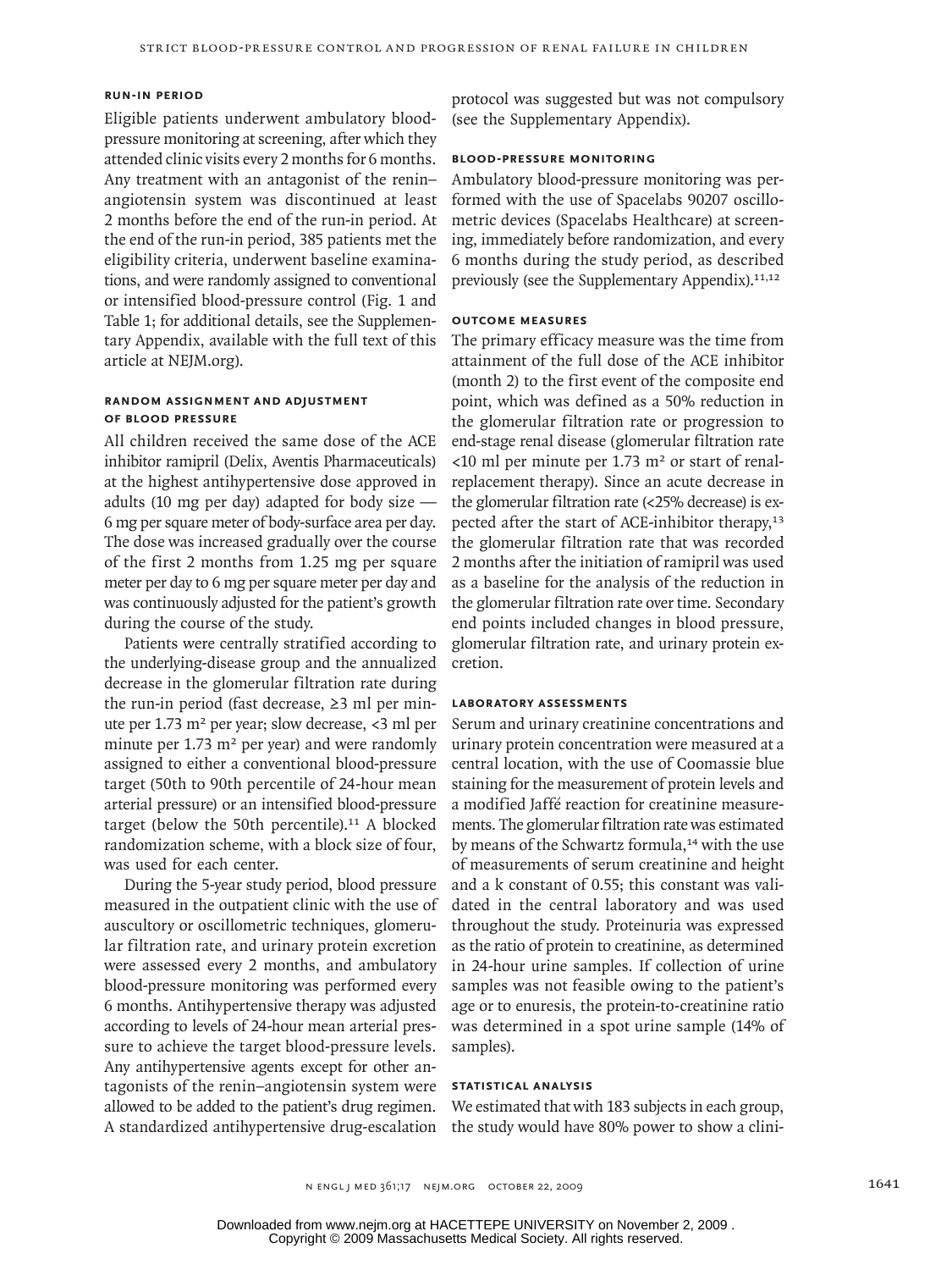#### **The NEW ENGLAND JOURNAL of MEDICINE**



cally relevant difference of 12.5 percentage points in the delay of the progression of renal disease (estimated rate of  $85.0\%$  in the group receiving intensified blood-pressure control vs.  $72.5\%$  in the wi group receiving conventional blood-pressure control), at an alpha level of 5%. Anticipating a 30% cumulative dropout rate, we aimed to screen 475 patients. In of renal diseas  $\cdot$  .  $\cdot$ 

The following baseline variables were predefined as cofactors that could potentially affect Height, both the primary study outcome: progression rate before the start of the study; baseline glomerular filtration rate, blood pressure, and urinary protein excretion; age; sex; and underlying renal disease. unless otherwise stated.

Primary outcomes were analyzed on a time-toevent basis according to the intention-to-treat principle by means of the Kaplan–Meier technique, with the use of log-rank statistics to test for differences in the rates of the end points and Cox proportional-hazard modeling to assess the effects of <sup>1</sup> and to screen 475 potential risk factors. Longitudinal changes in proteinuria and blood pressure were evaluated with the use of repeated-measure analysis of variance. Revised 2nd

Height, body-mass index, and mean arterial pressure were normalized to standard deviation scores with the use of European reference data sets.<sup>11,15,16</sup> Results are expressed as means  $\pm$ SD,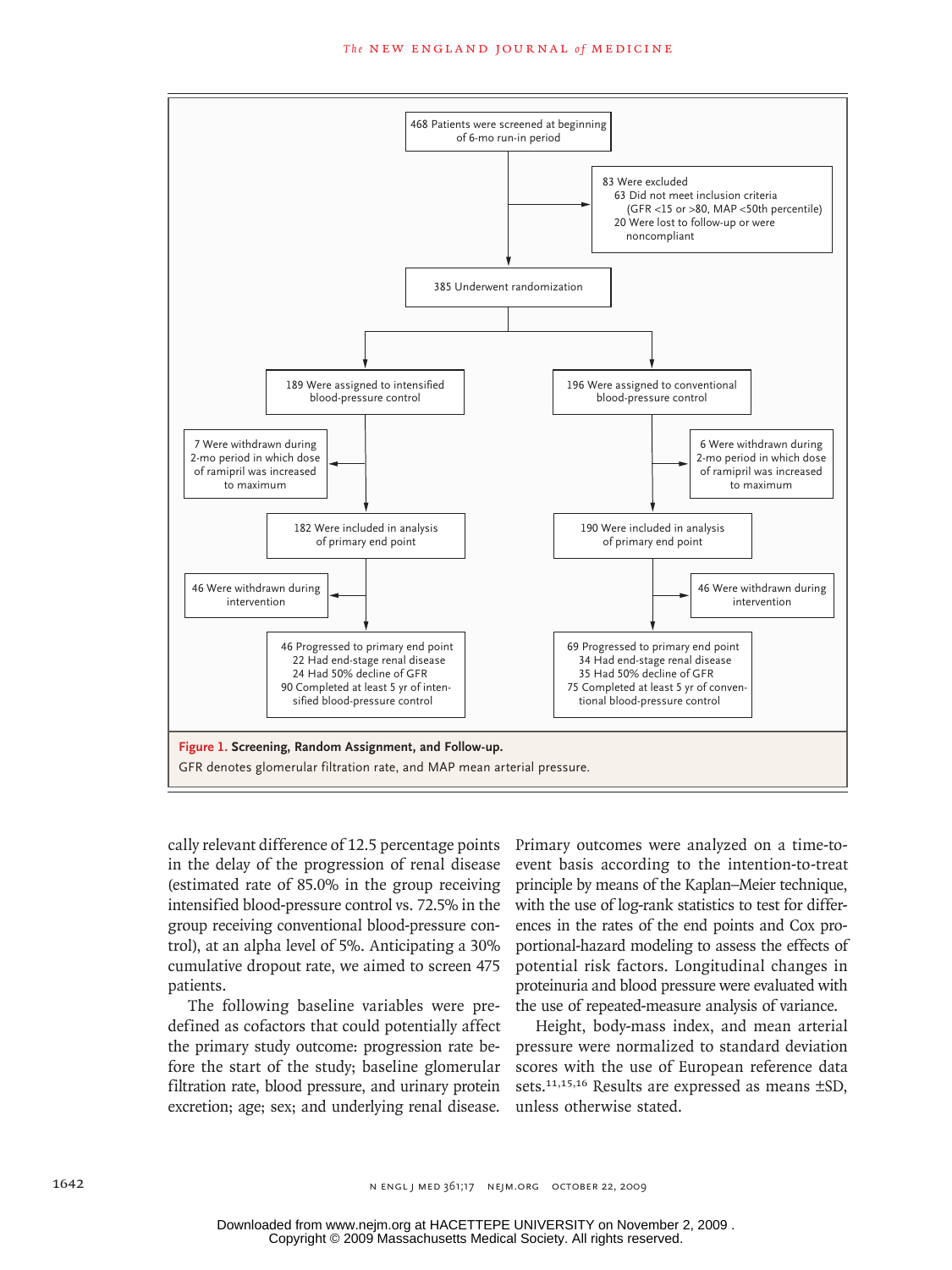| Table 1. Baseline Demographic and Clinical Characteristics of the Patients.* |                                                                     |                                                                      |         |  |  |  |  |
|------------------------------------------------------------------------------|---------------------------------------------------------------------|----------------------------------------------------------------------|---------|--|--|--|--|
| Characteristic                                                               | <b>Intensified Blood-</b><br><b>Pressure Control</b><br>$(N = 189)$ | <b>Conventional Blood-</b><br><b>Pressure Control</b><br>$(N = 196)$ | P Value |  |  |  |  |
| Age (yr)                                                                     | $11.5 + 4.1$                                                        | $11.5 + 4.0$                                                         | 0.91    |  |  |  |  |
| Male sex (%)                                                                 | 56.6                                                                | 62.2                                                                 | 0.20    |  |  |  |  |
| Underlying renal disorder (% of patients)                                    |                                                                     |                                                                      | 0.71    |  |  |  |  |
| Glomerulopathies                                                             | 14                                                                  | 12                                                                   |         |  |  |  |  |
| Hypoplasia-dysplasia                                                         | 66                                                                  | 71                                                                   |         |  |  |  |  |
| Other                                                                        | 20                                                                  | 17                                                                   |         |  |  |  |  |
| Duration of chronic kidney disease (yr)                                      | $6.4 + 4.4$                                                         | $6.7 + 4.5$                                                          | 0.69    |  |  |  |  |
| 24-hour mean arterial pressure                                               |                                                                     |                                                                      |         |  |  |  |  |
| mm Hg                                                                        | $89.5 \pm 10.3$                                                     | $89.5 + 9.5$                                                         | 0.46    |  |  |  |  |
| Standard-deviation score                                                     | $1.53 + 2.15$                                                       | $1.45 + 1.61$                                                        | 0.93    |  |  |  |  |
| >95th percentile of mean arterial pressure (%)                               | 37.6                                                                | 40.8                                                                 | 0.47    |  |  |  |  |
| ACE-inhibitor washout required (%)                                           | 32.8                                                                | 35.5                                                                 | 0.63    |  |  |  |  |
| Antihypertensive treatment other than ramipril (% of patients)               |                                                                     |                                                                      |         |  |  |  |  |
| No. of medications                                                           |                                                                     |                                                                      | 0.21    |  |  |  |  |
| None                                                                         | 67                                                                  | 67                                                                   |         |  |  |  |  |
| 1                                                                            | 19                                                                  | 23                                                                   |         |  |  |  |  |
| $\geq$ 2                                                                     | 14                                                                  | 10                                                                   |         |  |  |  |  |
| Type of medication                                                           |                                                                     |                                                                      | 0.65    |  |  |  |  |
| <b>Diuretic</b>                                                              | 9                                                                   | 11                                                                   |         |  |  |  |  |
| Calcium-channel blocker                                                      | 18                                                                  | 15                                                                   |         |  |  |  |  |
| Beta-blocker                                                                 | 24                                                                  | 21                                                                   |         |  |  |  |  |
| Estimated GFR (ml/min/1.73 m <sup>2</sup> )                                  | $46.4 \pm 19.1$                                                     | $45.4 \pm 19.9$                                                      | 0.57    |  |  |  |  |
| Median change in GFR (ml/min/1.73 m <sup>2</sup> /yr)                        | $-3.8$                                                              | $-4.5$                                                               | 0.50    |  |  |  |  |
| GFR reduction >3 ml/yr (%)                                                   | 48.7                                                                | 52.0                                                                 | 0.47    |  |  |  |  |
| 24-Hr urinary protein excretion (mg/m <sup>2</sup> /day)                     | $978 \pm 1603$                                                      | $804 \pm 1250$                                                       | 0.33    |  |  |  |  |
| Urinary protein-to-creatinine ratio†                                         |                                                                     |                                                                      |         |  |  |  |  |
| Mean                                                                         | $1.40 \pm 1.45$                                                     | $1.16 \pm 1.32$                                                      | 0.12    |  |  |  |  |
| Distribution (% of patients)                                                 |                                                                     |                                                                      | 0.11    |  |  |  |  |
| < 0.5                                                                        | 33                                                                  | 41                                                                   |         |  |  |  |  |
| $0.5 - 1.5$                                                                  | 18                                                                  | 21                                                                   |         |  |  |  |  |
| >1.5                                                                         | 49                                                                  | 38                                                                   |         |  |  |  |  |

\* Plus–minus values are means ±SD. ACE denotes angiotensin-converting enzyme, and GFR glomerular filtration rate. † Both protein and creatinine were measured in milligrams.

### **RESULTS**

#### **Patients**

A total of 83 of the 468 patients who entered the run-in period did not meet the inclusion criteria (Fig. 1, and the Supplementary Appendix). The remaining 385 patients were randomly assigned to intensified blood-pressure control (189 patients) or conventional blood-pressure control (196). The

groups did not differ significantly with respect to baseline characteristics (Table 1). Underlying renal disorders included renal hypoplasia–dysplasia with or without obstructive or reflux uropathies (264 patients), glomerulopathies (52), and other congenital or hereditary nephropathies (69).

A total of 13 patients (7 in the group that received intensified blood-pressure control and 6 in the group that received conventional blood-pres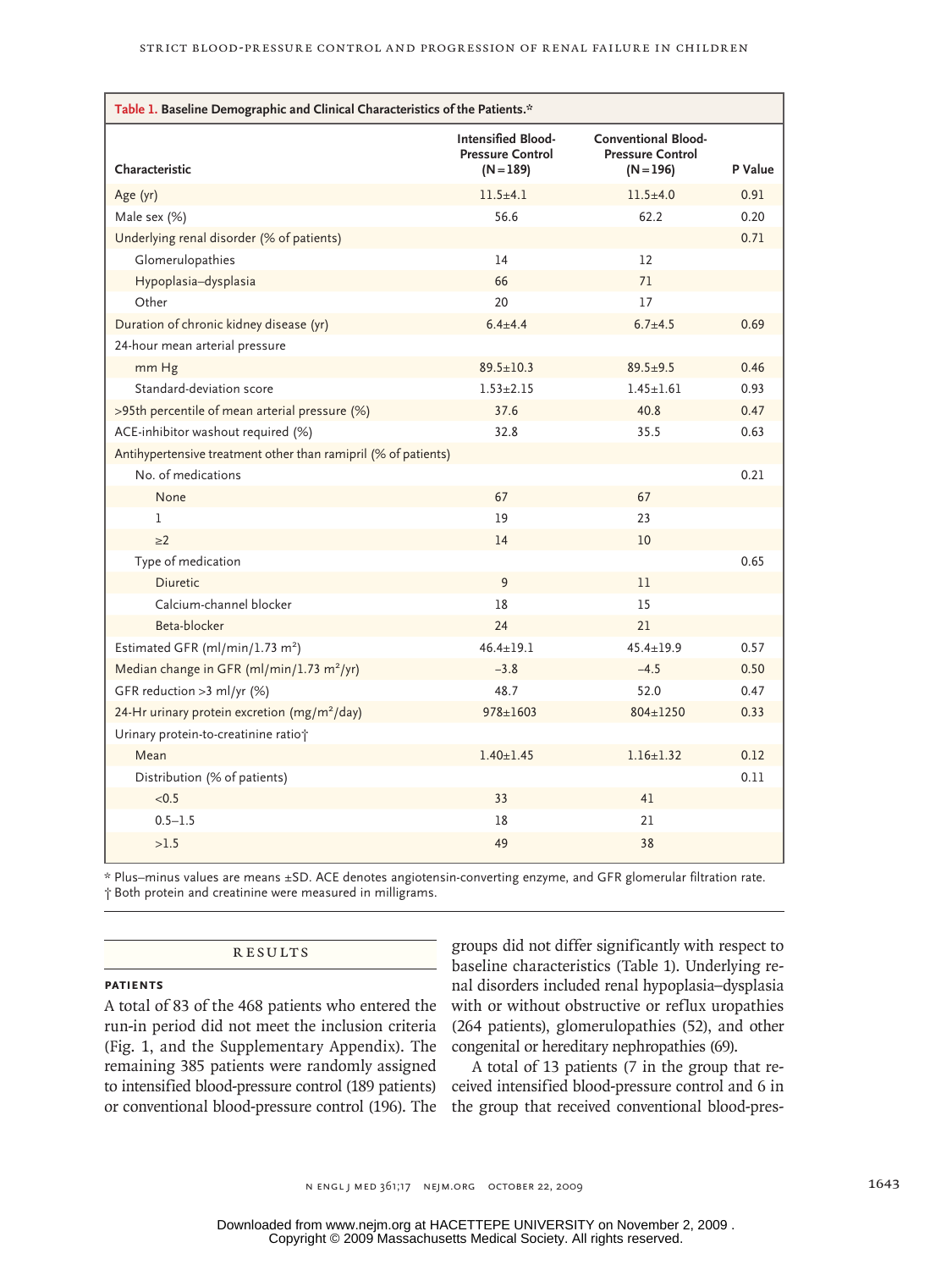sure control) were withdrawn from the study during the 2-month period in which the dose of ramipril was increased to the maximum dose. The reasons for withdrawal included request by the patient, loss to follow-up, or noncompliance (nine patients), hyperkalemia (two), and acute deterioration of the glomerular filtration rate (two). After withdrawal of these patients, 372 patients — 182 in the group that received intensified blood-pressure control and 190 in the group that received conventional blood-pressure control — remained and were included in the analysis of the primary end point. During the course of the study, 92 patients (46 in each group) were withdrawn before reaching the primary end point; the reasons for withdrawal included transition to adult units (49 patients), patient's request (12), nonadherence with taking the study medication (12), hyperkalemia (7), hypotension (2), and other adverse events (10). The rate of withdrawal for reasons other than reaching the primary end point was 5.5% per year, as compared with rates of 10 to 21% per year that have been reported in trials of renoprotection in adults.4,5,17,18 The types and incidences of adverse events did not differ significantly between the two groups (Table 2).

# **Primary Composite End Point**

A total of 46 of 182 patients in the intensifiedcontrol group, as compared with 69 of 190 in the conventional-control group, progressed to the primary end point, corresponding to an actuarial 5-year rate of delay in the progression of renal disease of 70.1% versus 58.3% (P=0.02 with the use of the log-rank test) (Fig. 2A). The hazard ratio for progression to the end point with intensified blood-pressure control was 0.65 (95% confidence interval [CI], 0.44 to 0.94;  $P = 0.02$ ).

Several covariates were associated with an increased overall risk of reaching the primary end point. These included a low baseline glomerular filtration rate (hazard ratio for high glomerular filtration rate, 0.92; 95% CI, 0.91 to 0.94; P<0.001), greater degree of proteinuria (hazard ratio, 1.46; 95% CI, 1.35 to 1.59; P<0.001), higher 24-hour mean arterial pressure (hazard ratio, 1.23; 95% CI, 1.13 to 1.33; P<0.001), and older age (hazard ratio, 1.07; 95% CI, 1.02 to 1.12; P=0.002). The reduction in risk achieved with intensified bloodpressure control remained significant after adjustment for these covariates.

An initial 50% reduction in proteinuria within

therapy was highly predictive of a delay in the progression of renal disease (hazard ratio, 0.46; 95% CI, 0.27 to 0.79; P=0.005). ACE-inhibitor therapy before the start of the study did not influence the effect of the intervention on delay in the progression of renal disease. The results of additional subgroup analyses are shown in Figure 3 and in the Supplementary Appendix.

# **Secondary Outcomes**

# *Blood Pressure*

Within 2 months after the start of ramipril therapy, the mean (±SD) systolic and diastolic blood pressures as measured in the outpatient clinic were reduced in the study cohort as a whole; mean systolic pressure decreased from 118.3±14.3 mm Hg to 109.4±14.4 mm Hg (P<0.001) in the study cohort as a whole, with a mean level after 2 months of 108.2±14.7 mm Hg in the intensified-control group and 110.2±14.5 in the conventional-control group  $(P=0.22)$ , and mean diastolic pressure decreased from 73.0±12.3 mm Hg to 65.0±12.5 mm Hg in the study cohort as a whole (P<0.001), with a mean level after 2 months of 63.8±14.0 mm Hg in the intensified-control group and 64.8±12.5 mm Hg in the conventional-control group (P=0.50). Ambulatory blood-pressure monitoring confirmed that there was a marked reduction in 24-hour blood-pressure levels in the first 6 months of the study. At the 6-month examination, 24-hour systolic and diastolic blood pressures and mean arterial pressure had decreased from 119.2±11.9, 73.4±9.8, and 89.3±9.9 mm Hg, respectively (i.e., standard-deviation scores of 0.9±1.4, 1.2±1.8, and 1.5±1.9), to 111.4±10.5, 66.1±8, and 81.9±8.2 mm Hg (i.e., standard-deviation scores of 0.1±1.3, −0.2±1.5, and 0.1±1.5) (P<0.001 for all comparisons). In the cohort as a whole, 24-hour mean arterial pressure continued to be reduced during the 5-year study period, at a time-integrated mean of 81.8±7.5 mm Hg (standard-deviation score of  $0.02\pm1.3$ ) (P<0.001) (Fig. 4).

The mean dose of ramipril was 5.2±1.3 mg per square meter per day in the intensified-control group and 5.1±1.4 mg per square meter per day in the conventional-control group  $(P=0.50)$ . Adherence to the medication regimen was assessed by repetitive assessments of plasma ACE activity, which decreased from 58±29 IU per liter at baseline to 13±10 IU per liter during treatment, indicating excellent compliance with the drug regimen.

the first 2 months after the initiation of ramipril ambulatory blood-pressure monitoring was per-After the 6-month examination, at which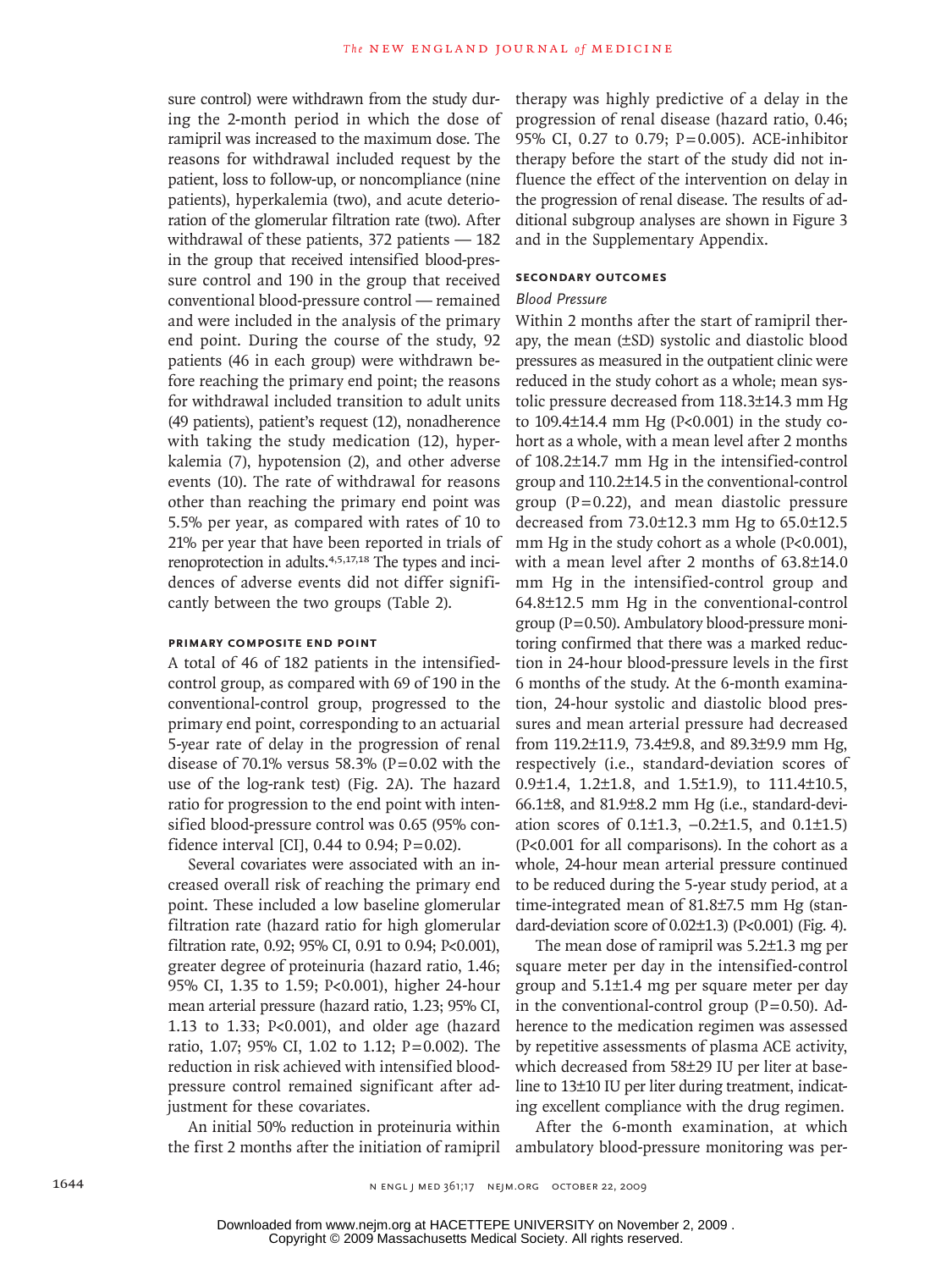| Table 2. Reported Adverse and Serious Adverse Events.* |                                                          |                                                           |  |  |  |  |  |  |
|--------------------------------------------------------|----------------------------------------------------------|-----------------------------------------------------------|--|--|--|--|--|--|
| Event                                                  | <b>Intensified Blood-Pressure</b><br>Control $(N = 189)$ | <b>Conventional Blood-Pressure</b><br>Control $(N = 196)$ |  |  |  |  |  |  |
|                                                        | no. of events                                            |                                                           |  |  |  |  |  |  |
| Any adverse event                                      | 42                                                       | 48                                                        |  |  |  |  |  |  |
| Any serious adverse event                              | 48                                                       | 62                                                        |  |  |  |  |  |  |
| Discontinuation of study medication                    |                                                          |                                                           |  |  |  |  |  |  |
| Due to adverse event                                   | 20                                                       | 30                                                        |  |  |  |  |  |  |
| Due to serious adverse event                           | 36                                                       | 42                                                        |  |  |  |  |  |  |
| Type of adverse event                                  |                                                          |                                                           |  |  |  |  |  |  |
| Decreased glomerular filtration rate                   | 21                                                       | 29                                                        |  |  |  |  |  |  |
| Hyperkalemia                                           | 8                                                        | 10                                                        |  |  |  |  |  |  |
| Hypotension                                            | 2                                                        | 0                                                         |  |  |  |  |  |  |
| <b>Dizziness</b>                                       | 1                                                        | 0                                                         |  |  |  |  |  |  |
| Cough                                                  | 0                                                        | 4                                                         |  |  |  |  |  |  |
| Stomatitis                                             | 1                                                        | 0                                                         |  |  |  |  |  |  |
| <b>Tonsillitis</b>                                     | 2                                                        | 0                                                         |  |  |  |  |  |  |
| Urinary tract infection                                | 0                                                        | 1                                                         |  |  |  |  |  |  |
| Nocturnal enuresis                                     | 0                                                        | 1                                                         |  |  |  |  |  |  |
| Gastrointestinal symptoms                              | 1                                                        | 0                                                         |  |  |  |  |  |  |
| Fatigue                                                | $\mathbf 0$                                              | 1                                                         |  |  |  |  |  |  |
| Hair loss                                              | 2                                                        | 0                                                         |  |  |  |  |  |  |
| Increase in liver enzymes                              | $\overline{2}$                                           | 1                                                         |  |  |  |  |  |  |
| Leukocytopenia                                         | $\overline{2}$                                           | 1                                                         |  |  |  |  |  |  |
| Type of serious adverse events                         |                                                          |                                                           |  |  |  |  |  |  |
| Death                                                  | 0                                                        | 1                                                         |  |  |  |  |  |  |
| Need for renal-replacement therapy                     | 30                                                       | 39                                                        |  |  |  |  |  |  |
| Decreased glomerular filtration rate                   | 1                                                        | 1                                                         |  |  |  |  |  |  |
| Hyperkalemia                                           | 3                                                        | 4                                                         |  |  |  |  |  |  |
| Hypotension                                            | 0                                                        | $\overline{2}$                                            |  |  |  |  |  |  |
| <b>Dizziness</b>                                       | 0                                                        | 1                                                         |  |  |  |  |  |  |
| Respiratory tract infection                            | $\overline{2}$                                           | 3                                                         |  |  |  |  |  |  |
| Pyelonephritis                                         | $\overline{2}$                                           | $\mathbf 0$                                               |  |  |  |  |  |  |
| Enteritis or diarrhea                                  | 3                                                        | 0                                                         |  |  |  |  |  |  |
| Weight loss                                            | $\mathbf 0$                                              | 2                                                         |  |  |  |  |  |  |
| Headache                                               | 1                                                        | 0                                                         |  |  |  |  |  |  |
| Pericarditis                                           | 0                                                        | 1                                                         |  |  |  |  |  |  |
| Anemia                                                 | 1                                                        | 0                                                         |  |  |  |  |  |  |
| Skin infection after insect bite                       | $\mathbf 1$                                              | $\mathsf{O}\xspace$                                       |  |  |  |  |  |  |
| Pregnancy <sup>+</sup>                                 | $\pmb{0}$                                                | $\mathbf 1$                                               |  |  |  |  |  |  |
| Urologic surgery                                       | $\mathbf 1$                                              | $\mathsf{O}\xspace$                                       |  |  |  |  |  |  |
| Planned diagnostic procedure (inpatient)               | 3                                                        | $\overline{2}$                                            |  |  |  |  |  |  |
| Esophageal varicose vein bleeding;                     | $\mathsf 0$                                              | $\overline{4}$                                            |  |  |  |  |  |  |
| Dislocation of knee (accident)                         | $\mathsf{O}\xspace$                                      | 1                                                         |  |  |  |  |  |  |

\* Adverse event refers to any adverse event other than a serious adverse event. Adverse events and serious adverse events were defined according to the Good Clinical Practices guidelines. An event was considered to be a serious adverse event if it led to hospitalization or resulted in persistent or significant disability or incapacity.

† Pregnancy was considered to be a serious adverse event because angiotensin-converting–enzyme inhibitor therapy can be detrimental to the fetus.

‡ All four of these events occurred in one patient with autosomal recessive polycystic kidney disease.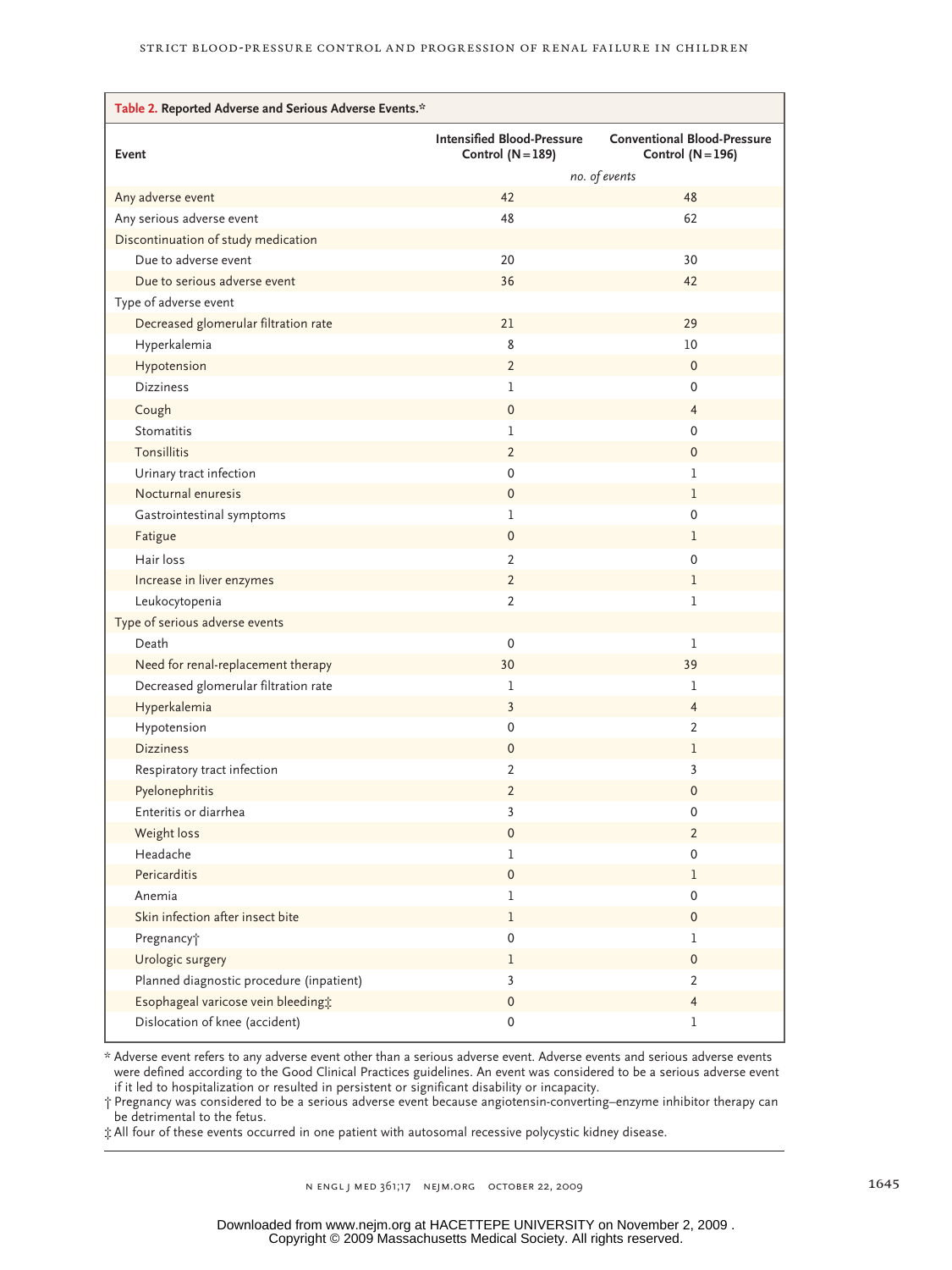

rate or progression to end-stage renal disease is shown for all patients (Panel A) and for patients with renal hypoplasia–dysplasia or glomerulopathies (Panel B).

ramipril was adjusted to reach the blood-pressure target for each group. The mean number of  $\;$  rial pressure dropped below the 50th percentile antihypertensive drugs prescribed per patient in even with ramipril monotherapy in more than addition to ramipril was  $0.9\pm1.1$  in the intensified-control group, as compared with 0.5±0.9 in hour mean arterial pressure by 3.8 mm Hg at 12 the conventional-control group  $(P=0.003)$ .

24-hour mean arterial pressure (<50th percen- mm Hg at 60 months (P=0.002 to 0.03). A timetile) was reached by 60% of the patients at 12 integrated mean arterial pressure within the tar-

formed, antihypertensive medication other than 72% at 48 months, and 74% at 60 months. In the In the intensified-control group, the target at 36 months, 3.9 mm Hg at 48 months, and 2.9 months, 73% at 24 months, 71% at 36 months, get range was attained by 63.8% of the patients conventional-control group, 24-hour mean arte-50% of the patients. The groups differed in 24- $10,003$ , months, 3.1 mm Hg at 24 months, 2.7 mm Hg

Copyright © 2009 Massachusetts Medical Society. All rights reserved. Downloaded from www.nejm.org at HACETTEPE UNIVERSITY on November 2, 2009 .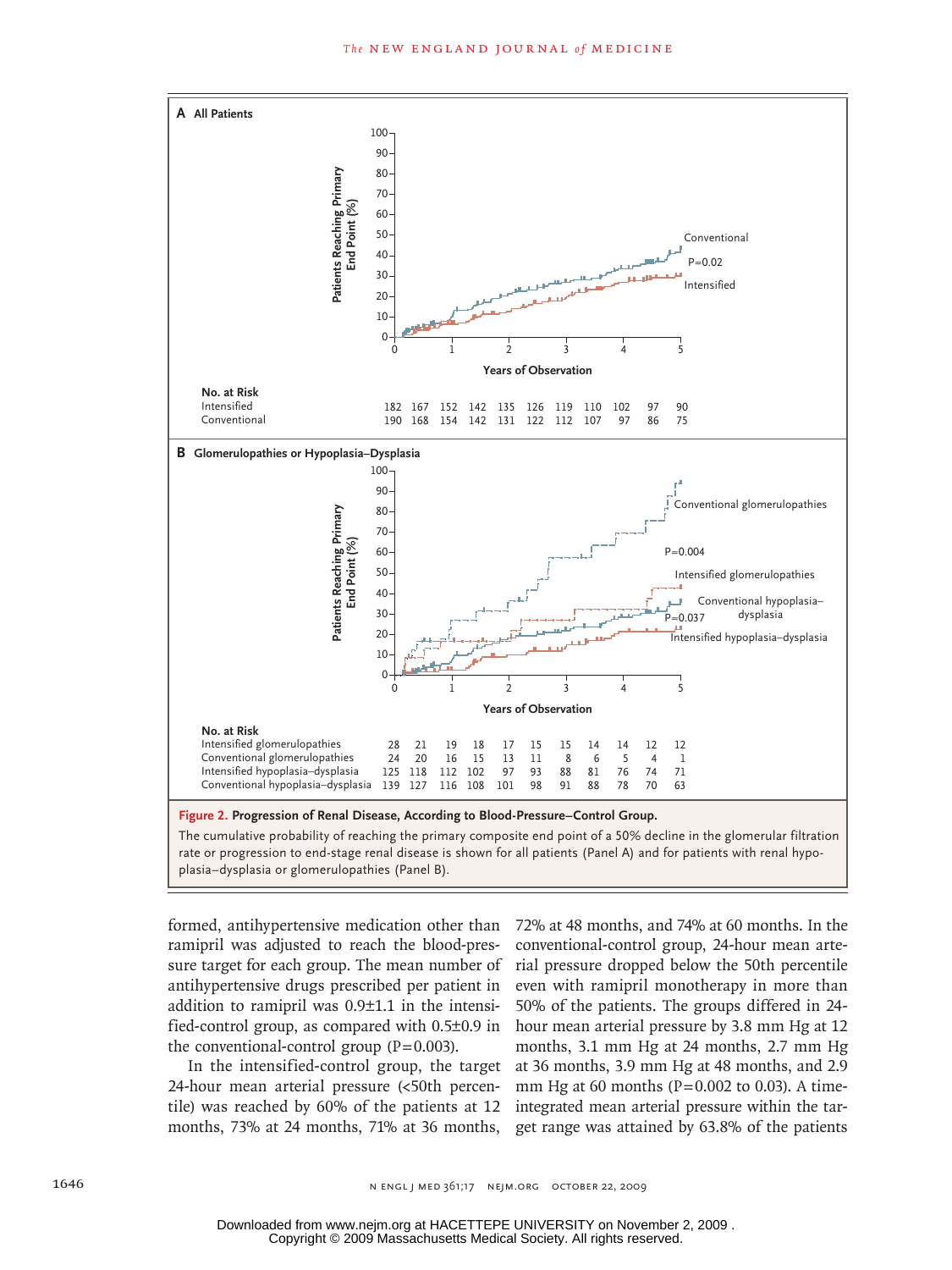| Subgroup                                                                                                                                                                                                                                                                              |     |                                                                      | <b>Hazard Ratio for Progression</b><br>(95% CI) |                                                                |     | <b>Odds Ratio for</b><br><b>Intensified</b><br><b>Blood-Pressure</b><br>Control<br>(95% CI) | P Value for<br>Interaction | Overall<br>Progression to<br><b>End Point</b><br>(%) |
|---------------------------------------------------------------------------------------------------------------------------------------------------------------------------------------------------------------------------------------------------------------------------------------|-----|----------------------------------------------------------------------|-------------------------------------------------|----------------------------------------------------------------|-----|---------------------------------------------------------------------------------------------|----------------------------|------------------------------------------------------|
| Diagnosis                                                                                                                                                                                                                                                                             |     |                                                                      |                                                 |                                                                |     |                                                                                             | 0.009                      |                                                      |
| Glomerulopathies                                                                                                                                                                                                                                                                      |     |                                                                      |                                                 |                                                                |     | $0.32(0.14 - 0.73)$                                                                         |                            | 67.0                                                 |
| Hypoplasia-dysplasia                                                                                                                                                                                                                                                                  |     |                                                                      |                                                 |                                                                |     | $0.58(0.35 - 0.97)$                                                                         |                            | 28.8                                                 |
| Other                                                                                                                                                                                                                                                                                 |     |                                                                      |                                                 |                                                                |     | $1.23$ (0.56-2.72)                                                                          |                            | 40.6                                                 |
| Baseline GFR (ml/min/1.73 m <sup>2</sup> )                                                                                                                                                                                                                                            |     |                                                                      |                                                 |                                                                |     |                                                                                             | 0.35                       |                                                      |
| $\geq 45$                                                                                                                                                                                                                                                                             |     |                                                                      |                                                 |                                                                |     | $0.91(0.39 - 2.14)$                                                                         |                            | 13.4                                                 |
| <45                                                                                                                                                                                                                                                                                   |     |                                                                      |                                                 |                                                                |     | $0.58(0.38 - 0.88)$                                                                         |                            | 60.7                                                 |
| Pretreatment annualized reduction in<br>GFR (ml/min/yr)                                                                                                                                                                                                                               |     |                                                                      |                                                 |                                                                |     |                                                                                             | 0.97                       |                                                      |
| $\geq$ 3                                                                                                                                                                                                                                                                              |     |                                                                      |                                                 |                                                                |     | $0.59(0.37 - 0.95)$                                                                         |                            | 28.4                                                 |
| $\leq$ 3                                                                                                                                                                                                                                                                              |     |                                                                      |                                                 |                                                                |     | $0.74(0.40 - 1.36)$                                                                         |                            | 42.8                                                 |
| <b>Baseline MAP</b>                                                                                                                                                                                                                                                                   |     |                                                                      |                                                 |                                                                |     |                                                                                             | 0.47                       |                                                      |
| ≥90th percentile                                                                                                                                                                                                                                                                      |     |                                                                      |                                                 |                                                                |     | $0.58(0.36 - 0.95)$                                                                         |                            | 46.6                                                 |
| <90th percentile                                                                                                                                                                                                                                                                      |     |                                                                      |                                                 |                                                                |     | $0.78(0.44 - 1.39)$                                                                         |                            | 27.4                                                 |
| MAP attained at 6 mo                                                                                                                                                                                                                                                                  |     |                                                                      |                                                 |                                                                |     |                                                                                             | 0.55                       |                                                      |
| $\geq$ 50th percentile                                                                                                                                                                                                                                                                |     |                                                                      |                                                 |                                                                |     | $0.49(0.27 - 0.91)$                                                                         |                            | 34.4                                                 |
| <50th percentile                                                                                                                                                                                                                                                                      |     |                                                                      |                                                 |                                                                |     | $0.65(0.36 - 1.16)$                                                                         |                            | 30.1                                                 |
| Baseline urinary protein-to-creatinine ratio                                                                                                                                                                                                                                          |     |                                                                      |                                                 |                                                                |     |                                                                                             | 0.06                       |                                                      |
| < 0.5                                                                                                                                                                                                                                                                                 |     |                                                                      |                                                 |                                                                | #   | $1.78(0.62 - 5.18)$                                                                         |                            | 14.7                                                 |
| $0.5 - 1.5$                                                                                                                                                                                                                                                                           |     |                                                                      |                                                 |                                                                |     | $0.58(0.25 - 1.34)$                                                                         |                            | 27.6                                                 |
| >1.5                                                                                                                                                                                                                                                                                  |     |                                                                      |                                                 |                                                                |     | $0.51(0.28 - 0.94)$                                                                         |                            | 56.4                                                 |
|                                                                                                                                                                                                                                                                                       |     |                                                                      |                                                 |                                                                |     |                                                                                             |                            |                                                      |
| <b>All Patients</b>                                                                                                                                                                                                                                                                   | 0.0 | 0.5<br>1.0                                                           | 1.5                                             | 2.0                                                            | 2.5 | $0.65(0.45 - 0.94)$                                                                         |                            | 36.7                                                 |
|                                                                                                                                                                                                                                                                                       |     | <b>Intensified</b><br><b>Blood-Pressure</b><br><b>Control Better</b> |                                                 | Conventional<br><b>Blood-Pressure</b><br><b>Control Better</b> |     |                                                                                             |                            |                                                      |
| Figure 3. Forest Plot Showing the Results of Subgroup Analyses of the Primary End Point.<br>For the baseline urinary protein-to-creatinine ratio, both protein and creatinine were measured in milligrams. GFR<br>denotes glomerular filtration rate, and MAP mean arterial pressure. |     |                                                                      |                                                 |                                                                |     |                                                                                             |                            |                                                      |

in the intensified-control group and by 49.1% in fied-control group and 2.5±5.9 in the conventionthe conventional-control group.

FIGURE:

 $\overline{a}$ 

# *Reduction in the Glomerular Filtration Rate*

The annualized reduction in the glomerular filtration rate changed from 3.3±9.7 ml per minute per  $1.73 \text{ m}^2$  per year during the 6-month run-in period to  $2.4\pm7.6$  ml per minute per 1.73 m<sup>2</sup> per year between month 2 and the last observation  $(P=0.11)$ . The acute change in the glomerular filtration rate during the initiation of ramipril therapy (months 0 to 2) was −2.1±6.9 ml per minute per  $1.73$  m<sup>2</sup>, and there was no significant difference between the two groups (a change of −1.6±7.2 in the intensified-control group and of −2.6±6.5 in the conventional-control group,  $P=0.22$ ). The annual reduction in the glomerular filtration rate was 1.1 $\pm$ 7.8 ml per minute per 1.73 m<sup>2</sup> in the intensi-

al-control group  $(P=0.29)$ .

 $\overline{a}$ 

The slope of the glomerular filtration rate from tion Rate month 2 to the end of the intervention period was significantly associated with age (r=−0.27,  $B.3\pm9.7$  ml per minute P<0.001), baseline urinary protein excretion (r=−0.29, P<0.001), 24-hour mean arterial pressure (r=−0.24, P<0.001), and glomerular filtration rate (r=0.41, P<0.001). The mean glomerular filtration rate (positive association, partial  $r^2$ =0.16), 24-hour mean arterial pressure (negative association, partial  $r^2$ =0.10), and age (negative association, partial  $r^2$ =0.02) were independent predictors of the slope of the glomerular filtration rate.

#### *Proteinuria*

Median urinary protein excretion was reduced from 0.82 g of protein per gram of creatinine (in-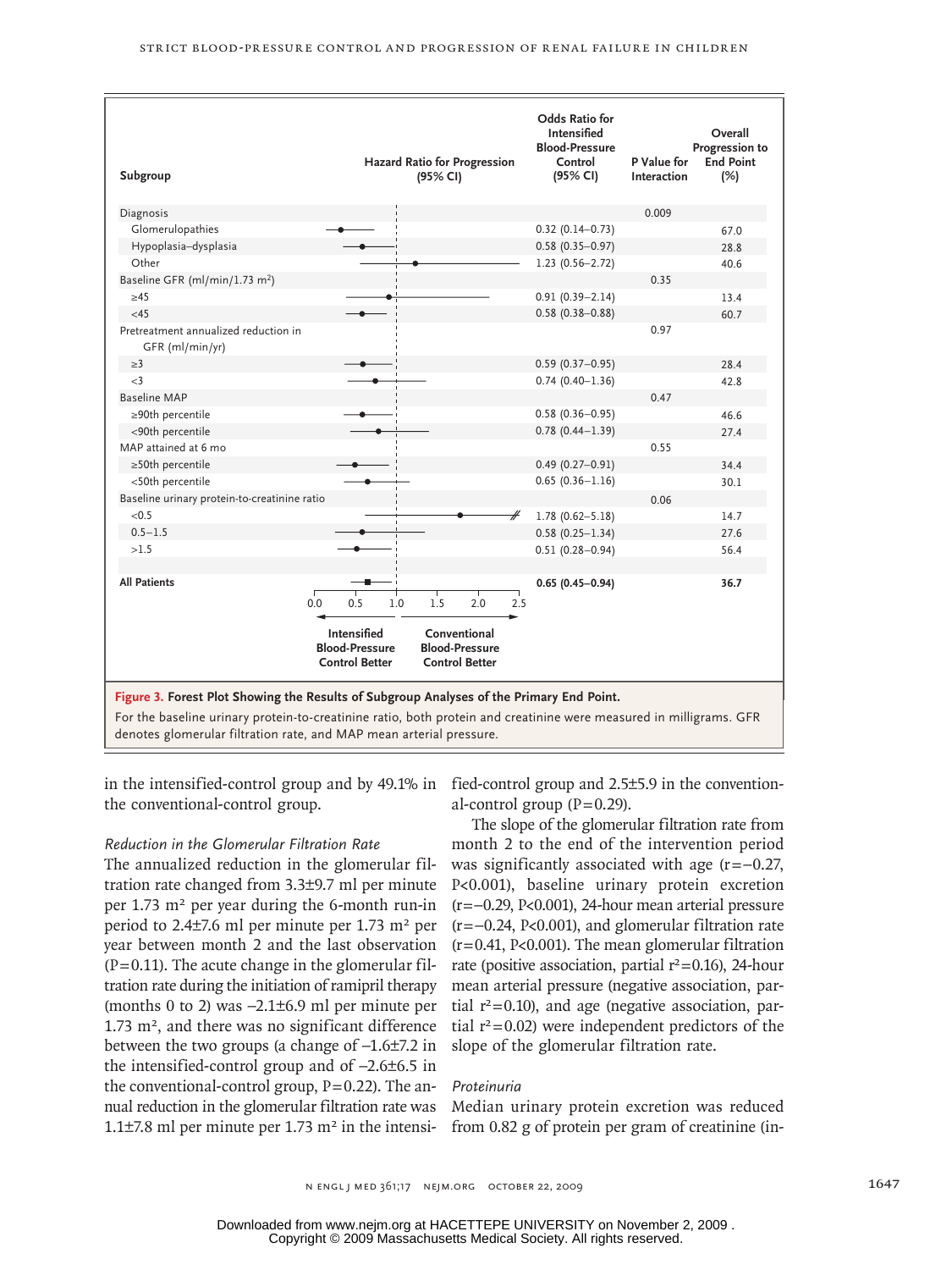



significant differences from baseline values (P<0.05). SDS denotes stan-Data are means ±SE. Urinary protein excretion was expressed as the ratio of protein (in milligrams) to creatinine (in milligrams). Asterisks indicate dard-deviation score.

**AUTHOR, PLEASE NOTE:**

terquartile range,  $0.27$  to  $1.74$ ) to  $0.36$  g of protein per gram of creatinine (interquartile range, 0.11 to 0.95) during the first 6 months ( $P<0.001$ ). In contrast to the persistently excellent bloodpressure control, proteinuria gradually increased again over time, resulting in a level of proteinuria after 36 months that did not differ significantly from that at baseline (Fig. 4).

# Discussion

The results of this trial show that intensified blood-pressure control delays the progression of renal disease in children with chronic kidney disease who receive a fixed high dose of an ACE inhibitor. Despite the relatively modest additional reduction in blood pressure achieved with intensified antihypertensive treatment, the progression of renal disease was significantly delayed with the intensified-intervention protocol. In the cohort as a whole, a target blood pressure in the low range of normal was associated with a 35% reduction in the relative risk of losing 50% of renal function or progression to end-stage renal disease within 5 years after the initiation of ramipril therapy. Intensified blood-pressure control effectively delayed the progression of renal disease among children with an underlying glomerulopathy or renal hywith other congenital or hereditary nephropathies.

When the present trial was designed in the late 1990s, several prospective, randomized trials involving adults with kidney disease, whether it was associated with diabetes or not, had established the renoprotective advantage of ACE inhibitors over other antihypertensive drug classes,<sup>4-7</sup> and it seemed to us to be unethical in a long-term, randomized, controlled trial to expose children with chronic kidney disease to an antihypertensive protocol that did not include an ACE inhibitor. Hence, we decided to treat all patients with a fixed high dose of an ACE inhibitor and to add antihypertensive agents that do not target the renin–angiotensin system, if required, to achieve the target blood pressure in the low range of normal.

The dose of ramipril that we used (6 mg per square meter per day) was the highest antihypertensive dose approved in adults, adapted for body size, and was higher by a factor of four than that previously used in children.<sup>19</sup> Thus, we hoped that any renoprotective effect of intensified bloodpressure control would be independent of and additive to that of inhibition of the renin–angiotensin system.

Within the first 6 months after the initiation of ramipril therapy, the addition of ramipril alone was associated with a decreased 24-hour mean arterial pressure in both groups — to approximately the 50th percentile, on average. Given this marked initial response, considerable overlap between the treatment groups emerged. More than 50% of the patients in the conventional-control group attained blood-pressure levels in the low range of normal, and relatively little additional antihypertensive medication was required in the intensified-control group to achieve the low-normal blood-pressure target. We speculate that the excellent antihypertensive efficacy of the ACE inhibitor might be related to the high proportion of patients with relatively mild hypertension at baseline — mainly those with renal dysplasia. Notwithstanding the marked background effect of ramipril, a consistent difference of approximately 3 to 4 mm Hg in 24-hour mean arterial pressure was achieved with the intensified intervention from the end of the first year to the end of the 5-year study period.

poplasia or dysplasia, but not among children served with intensified blood-pressure control is The consistent benefit with respect to the delay in the progression of renal disease that we ob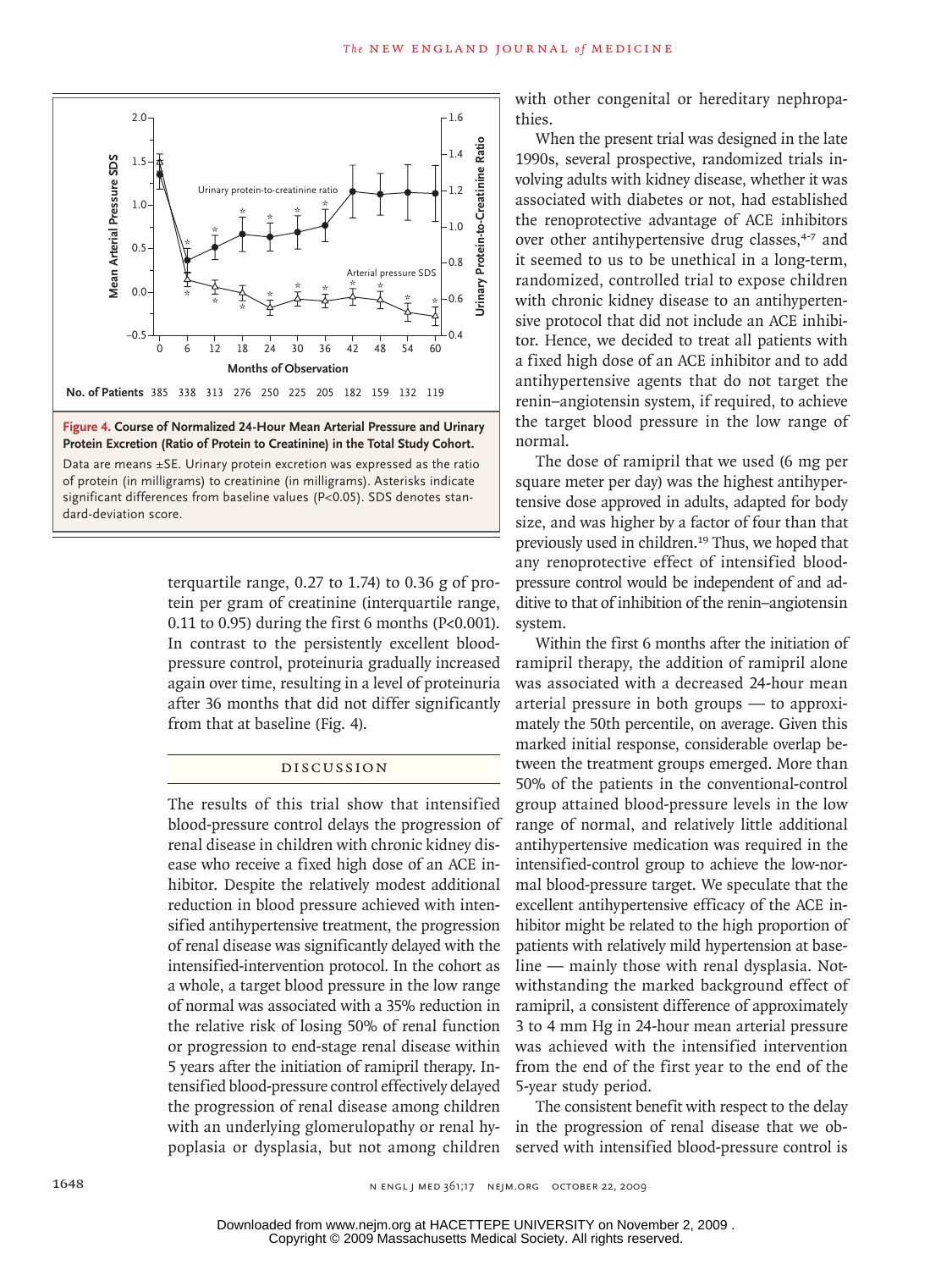consistent with the results of the Modification of Diet in Renal Disease (MDRD) trial involving patients with chronic kidney disease and proteinuria20,21 but differs in part from the findings of other studies involving adults with low-normal blood-pressure targets.22-24 The variable findings in blood-pressure intervention trials may be explained by differences in the underlying kidney disorders or the racial or ethnic backgrounds of the subjects or by the use in our study of ambulatory blood-pressure monitoring, which may have allowed more efficient monitoring of achieved blood pressure than was performed in other studies. Moreover, our mean follow-up period was longer than that of previous trials involving adults; no significant difference between the treatment groups would have been detected if this trial had been stopped after 3 years.

Within the first 6 months, treatment with ramipril was associated with decreased proteinuria (an average decrease of 50%). The early antiproteinuric response was predictive of long-term benefit with respect to kidney function, confirming previous findings in studies involving adults.5,25,26 However, proteinuria gradually increased during ongoing ACE-inhibitor therapy to levels that were no different after the third year of follow-up from those at baseline. This increase in proteinuria was independent of continuously excellent blood-pressure control. We speculate that the late increase in proteinuria may be related to the "aldosterone breakthrough" phenomenon, a condition that was recently reported to occur in up to 40% of adults receiving long-term ACE-inhibitor therapy<sup>27</sup> and that is thought to be due to up-regulation of other enzymes such as

chymase. Alternatively, intrarenal vasoactive mediators may be up-regulated over time to compensate for the reduced angiotensin tone. Preliminary results among our participants suggest that there is an up-regulation of urinary excretion of endothelin-1 that parallels the rise in proteinuria.<sup>28</sup> Finally, it is possible that the late increase in proteinuria reflected the natural course of the underlying kidney disorders. Proteinuria during treatment was clearly inversely associated with preservation of kidney function and the rate of decline in the glomerular filtration rate. Thus, follow-up strategies are needed to treat patients in whom secondary proteinuria that is resistant to ACE-inhibitor therapy develops. Such strategies might include increasing the dose of ACE inhibitors, switching to treatment with angiotensin type 1–receptor blockers or renin inhibitors, or administering combination therapies.

In conclusion, targeting blood-pressure control to the low range of normal is associated with slowing the progression of renal disease among children with progressive chronic kidney disease due to primary glomerulopathies or renal hypoplasia–dysplasia. The renoprotective effect of intensified blood-pressure control is additive to the potential benefit conferred by high-dose ACE inhibition.

Supported by grants from the Boehringer Ingelheim Stiftung; the European Commission (Fifth Framework Programme, QLRT-2001-00908); Kuratorium für Dialyse und Nierentransplantation, Neu-Isenburg; and the Baxter Extramural Grant Program.

Dr. Montini reports receiving grant support from AstraZeneca; and Dr. Schaefer, consulting fees from Novartis, AstraZeneca, and Boehringer Ingelheim and grant support from Novartis and AstraZeneca. No other potential conflicts of interest relevant to this article were reported.

#### **APPENDIX**

The affiliations of the members of the writing committee are as follows: the Division of Pediatric Nephrology, Center for Pediatric and Adolescent Medicine, University of Heidelberg, Heidelberg (E.W., O.M., F.S.), Hannover Medical School, Children's Hospital, Hannover (B.E.), University Children's Hospital Essen, Essen (A.-M.W.), Department of Pediatrics, Philipps University Marburg, Marburg (N.J.), Urban Hospital St. Georg, Leipzig (S.W.), University Children's Hospital, Mainz (K.H.-H.), Charité Children's Hospital, Berlin (J.G.), University Children's Hospital Hamburg-Eppendorf, Hamburg (K.M.), and University Children's Hospital, Rostock (M.W.) — all in Germany; G. Gaslini Institute, Genoa (A.T.), Ospedale Pediatrico Bambino Gesù, Rome (S.P.), Istituto di Ricovero e Cura a Carattere Scientifico Ospedale Maggiore, Policlinico-Mangiagalli, Milan (S.T.), Azienda Ospedaliera, Università di Padova, Padua (G.M.), and Ospedale Infantile Regina Margherita, Turin (L.P.) — all in Italy; Children's Memorial Health Hospital, Warsaw (M.L.), the Department of Pediatric and Adolescent Nephrology and Hypertension, Medical University of Gdansk, Gdansk (A.Z.), Pomeranian Academy of Medicine, Szczecin (T.U.), and Polish-American Children's Hospital, Jagiellonian University Collegium Medicum, Krakow (D.D.) — all in Poland; University Children's Hospital, Belgrade, Serbia (A.P.-A.); Vilnius University Children's Hospital, Vilnius University, Vilnius, Lithuania (A.J.); University of Istanbul, Istanbul Medical Faculty, Capa, Istanbul (S.E.), Cukurova University School of Medicine, Balcali, Adana (A.A.), Ege University Medical Faculty, Department of Pediatrics, Bornova, Izmir (S.M.) Hacettepe University Faculty of Medicine, Sihhiye, Ankara (A.B.), and Istanbul University, Cerrahpasa Medical Faculty, Istanbul (S.C.) — all in Turkey; Hospital S. Joao, Porto, Portugal (A.C.-A.); Hôpital Necker, Paris (P.N.), and Hôpitaux Universitaires de Strasbourg, Pediatrie 1, Strasbourg (M.F.) — both in France; 1st Department of Pediatrics, Semmelweis University Budapest, Hungary (P.S.); Karolinska Institute, Huddinge University Hospital, Stockholm (U.B.); University Hospital Motol, Department of Pediatrics, Prague, Czech Republic (J.D.); University Children's Hospital, Vienna (K.A.); and University Children's Hospital, Zurich, Switzerland (T.N.).